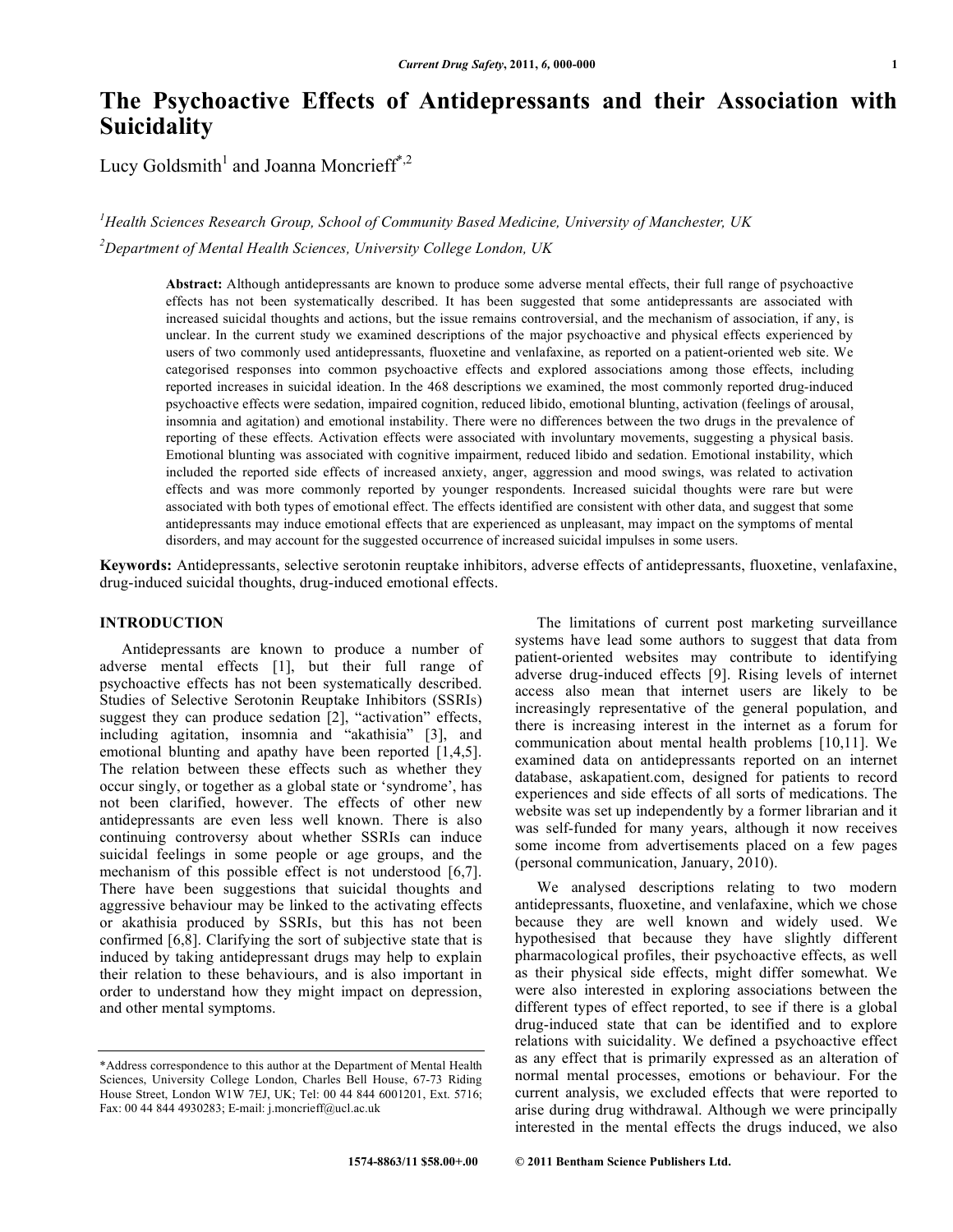recorded physical effects because the mental and physical effects of drugs are intertwined and many effects, such as sedation, have a physical and mental component. However, in this paper we focus on psychoactive or mental effects.

# **MATERIALS AND METHODS**

## **The Website**

 On the www.askapatient.com website, people can record comments about a range of medicines which they are taking or have taken, including many drugs used in psychiatry. Two fields are available for authors (whom we refer to as "respondents") to enter comments: one is titled "Side effects" and the other, "Comments". Respondents are also asked to enter some basic demographic information in separate fields, including their age, gender, diagnosis and the length of time they have been taking the drug in question. Some respondents volunteer information on their current dose or concurrent medications and all respondents are asked to rate the drug on a scale from 1 (most negative) to 5 (most positive). All data on www.askapatient.com are publicly available and anonymous and therefore we judged it ethically acceptable to conduct a passive analysis of the comments [12].

## **Analysis of Comments**

 Before the respondents' entries were scrutinised, the authors compiled a list of possible psychoactive and physical effects associated with modern antidepressants derived from the reported adverse effect profiles of these drugs [1-3, 13]. All comments from askapatient.com on the drugs selected for this study were then identified. The authors went through the comments initially, independently, to identify further commonly reported effects. A final list of 177 probable and possible drug-induced physical and mental effects, related both to drug ingestion and drug withdrawal, was produced by consensus.

 For the final analysis, a sample of comments was selected from the total number of comments posted up until 29 July 2009. The default setting on the website orders comments according to their date of entry. At this time, there were 579 comments on fluoxetine, 703 on venlafaxine, and 1745 on the venlafaxine slow release preparation. The comments on the two preparations of venlafaxine were treated as a single set of comments. Comments, rather than respondents, were selected as the unit of analysis, since comments could not be reliably linked to any particular individual. A small number of respondents may have entered more than one comment, but the great majority of comments were entered by different individuals, as evidenced by differing demographic data. To obtain roughly equal numbers of comments on each drug, we selected every fifth and every third consecutive comment on fluoxetine starting with the first (in date order), and for venlafaxine we selected every tenth consecutive comment starting with the first one. One author (LG) then coded all comments according to the final full list of effects. Care was taken to only code effects explicitly stated to be side effects of the medications (not part of the underlying condition), and withdrawal effects were coded separately to effects experienced whilst on the

medication. The other author (JM) replicated the coding process for the last 30 selected comments for both drugs. Inter-rater reliability tests were conducted using kappa statistics. For the current analysis we excluded effects that were associated with drug withdrawal. We then condensed similar mental or psychoactive effects (like "emotional numbness" and "indifference") into a smaller number of broader categories (Table **2**). Verbatim quotations were selected to illustrate the content of each category. The proportions of people experiencing each category of psychoactive effect, and common physical effects were computed, with confidence intervals, and differences in the proportions between the two drugs were tested using Chi squared tests (Table **2**).

## **Testing Associations**

 In order to investigate the association between different types of psychoactive effect systematically, and to decrease the likelihood of false positive results, we selected the two main types of emotional effect identified in the data and explored associations between these and other effects that might plausibly be related, using logistic regression analysis. We also looked at independent predictors of suicidal ideation. Comments on the two drugs were combined for the purpose of this analysis. We also selected verbatim quotations that provided qualitative data on the global nature of the effects of the drugs.

# **RESULTS**

 Two hundred and forty two comments were analysed on venlafaxine and 226 on fluoxetine. The majority of respondents were women and ages ranged from 15 to 71 (Table **1**). The majority recorded being treated for depression, with anxiety being the next most common disorder recorded.

 Table **2** shows the broad categories of psychoactive effects that were constituted and the sort of experiences that comprised them. Kappa statistics indicated good inter-rater agreement (kappa>0.7) for all the major effects.

 Table **3** presents the frequency with which psychoactive effects and common physical effects were mentioned in the comments examined. The most commonly recorded psychoactive effect of both drugs combined was sedation, which was described in around a quarter of comments. Activation effects, defined as feelings of increased arousal, tension, agitation, physical or mental restlessness and insomnia were described in 28% of comments relating to fluoxetine and 21% on venlafaxine. Activating effects were not related to reports of euphoria  $(\chi^2 \ 0.67 \ [1])$ , p=0.41), and were usually described as unpleasant. Inspecting the data suggested activating effects might be related to reports of involuntary movements like tics, twitches, "shakiness" and jaw clenching, and the Chi squared test confirmed this  $(\chi^2)$ 19.1 [1],  $p<0.001$ ). Involuntary movements were the most commonly reported physical effect of fluoxetine, reported in 11.5% of comments on this drug, and 9.5% on venlafaxine. Respondents who mentioned activating effects were slightly younger (mean 33.8, standard deviation, s.d., 11.6) compared to those who did not (mean 36.0, s.d. 11.3), but the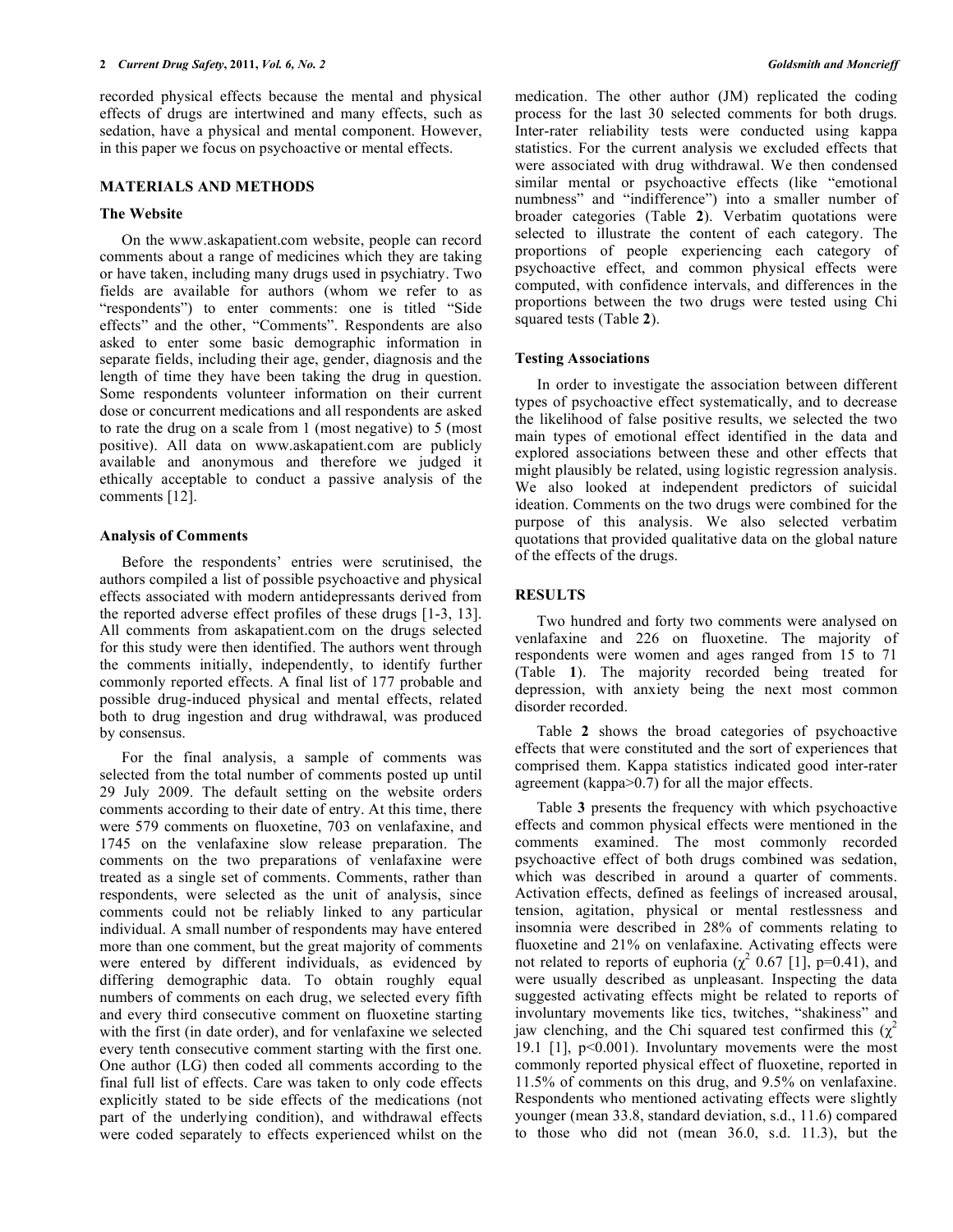# **Table 1. Demographic Characteristics and Drug Rating of Respondents**

| <b>Characteristics</b>                                                                                                                                                              | Venlafaxine                                                                                      | <b>Fluoxetine</b>                                                                                  | <b>Difference Between Drugs</b>                                                                        |
|-------------------------------------------------------------------------------------------------------------------------------------------------------------------------------------|--------------------------------------------------------------------------------------------------|----------------------------------------------------------------------------------------------------|--------------------------------------------------------------------------------------------------------|
| Number women $(\frac{6}{1})^1$                                                                                                                                                      | 182(75.8)                                                                                        | 161(73.5)                                                                                          | $p=0.33$                                                                                               |
| Mean age in years $\left(\text{sd}\right)^2$                                                                                                                                        | 36.5 (11.6), range 15 to 67                                                                      | 34.3 (11.1), range 15 to 71                                                                        | $p=0.04$                                                                                               |
| Median duration of treatment in months $(IQR)^3$                                                                                                                                    | $8(1.5-24)$                                                                                      | $5(1.8-24)$                                                                                        | $p=0.88$                                                                                               |
| Mean daily dose in mg (sd)                                                                                                                                                          | 145.6(99.5)<br>range 15-600<br>$(n=79)$                                                          | 26.4(14.4)<br>range 1.5-60<br>$(n=47)$                                                             |                                                                                                        |
| Mean overall drug rating (sd) (5 most positive, 1 most negative) <sup>2</sup>                                                                                                       | 3.2(1.5)                                                                                         | 3.5(1.4)                                                                                           | $p=0.03$                                                                                               |
| Rating categories <sup>1</sup> :<br>Rating 4-5<br>Rating 3<br>Rating 1-2                                                                                                            | 49.2%<br>19.4%<br>31.4%                                                                          | 58.4%<br>15.0%<br>26.6%                                                                            | $p=0.13$                                                                                               |
| Main recorded disorders $(\%)^{1,4}$<br>Depression<br>Anxiety<br>Panic Disorder<br>Bipolar<br>Pain Management<br><b>OCD</b><br>Eating disorder<br>PMS/PMDD<br>More than one problem | 181 (74.8)<br>96(39.7)<br>17(7.0)<br>8(3.3)<br>8(3.3)<br>4(1.7)<br>3(1.3)<br>1(0.4)<br>91 (37.2) | 168(69.9)<br>72(31.9)<br>15(6.6)<br>5(2.2)<br>5(2.2)<br>30(13.3)<br>10(4.4)<br>18(8.0)<br>96(42.5) | $p=0.91$<br>$p=0.07$<br>$p=0.87$<br>$p=0.47$<br>$p=0.47$<br>p<0.001<br>$p=0.05$<br>p<0.001<br>$p=0.28$ |

<sup>1</sup>Chi squared test.<br><sup>2</sup>t test.<br><sup>3</sup>Mann Whitney U tests used because distributions deviated from the Normal distribution.<br><sup>4</sup>Co-morbidity of disorders was often recorded (especially depression and anxiety), explaining perc

# **Table 2. Major Categories of Psychoactive Effects Associated with Fluoxetine and Venlafaxine**

| <b>Category of Effect</b>                             | <b>Illustrative Comments</b>                                                                                                                                                                                                                                                                                                                                                                                                                                                                                                                                                                                                                                                                  | Kappa Statistic for<br><b>Agreement Between Raters</b> |
|-------------------------------------------------------|-----------------------------------------------------------------------------------------------------------------------------------------------------------------------------------------------------------------------------------------------------------------------------------------------------------------------------------------------------------------------------------------------------------------------------------------------------------------------------------------------------------------------------------------------------------------------------------------------------------------------------------------------------------------------------------------------|--------------------------------------------------------|
| Sedative effects                                      | "sleepiness" (F95), "constant fatigue" (V140), "lethargy" (F330),<br>"reduced energy level" (V540), "feeling groggy" (V560)                                                                                                                                                                                                                                                                                                                                                                                                                                                                                                                                                                   | $0.87 \text{ p}$ < 0.001                               |
| Reduced libido                                        | "decreased libido" (VXR1540), "killed my sex drive" (F435)                                                                                                                                                                                                                                                                                                                                                                                                                                                                                                                                                                                                                                    | 1.0 p<0.001                                            |
| <b>Activation effects</b>                             | "itteriness" (F535), "nervousness" (F420, VXR30), "inability to sit still" (F415),<br>"ittery legs" (F270), "restless" (F285), "agitated" (VXR1260)                                                                                                                                                                                                                                                                                                                                                                                                                                                                                                                                           | 0.80, p<0.001                                          |
| Emotional<br>blunting                                 | "flat mood" (VXR 1540), "unable to cry very often" (F195), "numb," "blank" (V570),<br>"no motivation" (VXR 460), "lack of interest" (VXR 1470), "distanced from life" (F165),<br>loss of "humour" (F275), "less creative, less motivated, and it seems less me" (F 520)                                                                                                                                                                                                                                                                                                                                                                                                                       | $0.80\,\mathrm{p}$ < 0.001                             |
| Impaired<br>cognition                                 | "forgetfulness, confusion" (F326), "difficulty concentrating and rememberingfogginess" (F95),<br>"fuzzy thinking" (VXR 1270), "slowness. lack of clarity" ( $V140$ )                                                                                                                                                                                                                                                                                                                                                                                                                                                                                                                          | $0.78 \text{ p}$ < 0.001                               |
| Vivid dreams                                          | "vivid dreams" (V60), "weird dreams" (F190), "bad nightmares" (V320)<br>"the dreams are bothersome, unlike in character and intensity to any dreams I've had<br>previously" (F520).                                                                                                                                                                                                                                                                                                                                                                                                                                                                                                           | 1.0 p<0.001                                            |
| Emotional<br>instability                              | "incredible anger" (F185), "bursting into tears for no apparent reason and not being<br>able to control myself' (VXR1480), "severe emotional swings" (V380), "made me<br>moody and emotional" (F495), "a very short fuse" (F293), "disinhibited" (F320)                                                                                                                                                                                                                                                                                                                                                                                                                                       | 1.0, $p<0.001$                                         |
| Increased suicidal<br>thoughts                        | "suicidal thoughts" (VXR 1460) "suicidal thoughts, feelings of death" (F 543)                                                                                                                                                                                                                                                                                                                                                                                                                                                                                                                                                                                                                 | 1.0 p<0.001                                            |
| Electrical sensations<br>not related to<br>withdrawal | "brain zaps" (VXR 1600), "peripheral electrical feelings" (VXR 480),<br>"brain pains" (VXR 1700), "electrical shock in my hands" (V 70)                                                                                                                                                                                                                                                                                                                                                                                                                                                                                                                                                       | 0.73, p<0.02                                           |
| Relaxation and<br>calmness                            | "feelings of peacefulness" (F195) "made me feel calm" (VXR 780)                                                                                                                                                                                                                                                                                                                                                                                                                                                                                                                                                                                                                               | 1.0(p<0.001)                                           |
| Euphoria                                              | "somewhat of a euphoric sensation" (VXR 420) "made me feel unnaturally high" (F 228)                                                                                                                                                                                                                                                                                                                                                                                                                                                                                                                                                                                                          | No cases in reliability sample*                        |
| Global descriptions<br>of effects                     | "Severe emotional swings crying spells, uncaring and emotionally flat most of the time" (V380).<br>"Fuzzy memoryloss of libido general numbness/mental blanknessmemory loss" (VXR 1050).<br>"Sleepy all the time, suicidal thoughts, irritability, don't care about anything" (VXR 1460).<br>"Total loss of libido, sometimes suicidal, loss of appetite, inability to care about anything.<br>mood swings" (F225). "Increased anxiety initially, borderline panic, mild in (para) sommia,<br>listlessness and lethargy" (F 330). "Sleepiness, memory loss, loss of sex drive" (F370).<br>"Made me anxious yet disinhibited, so I didn't care what others thought of<br>my behaviour" (F320). |                                                        |

\*Kappa cannot be calculated when the identified cases equals zero.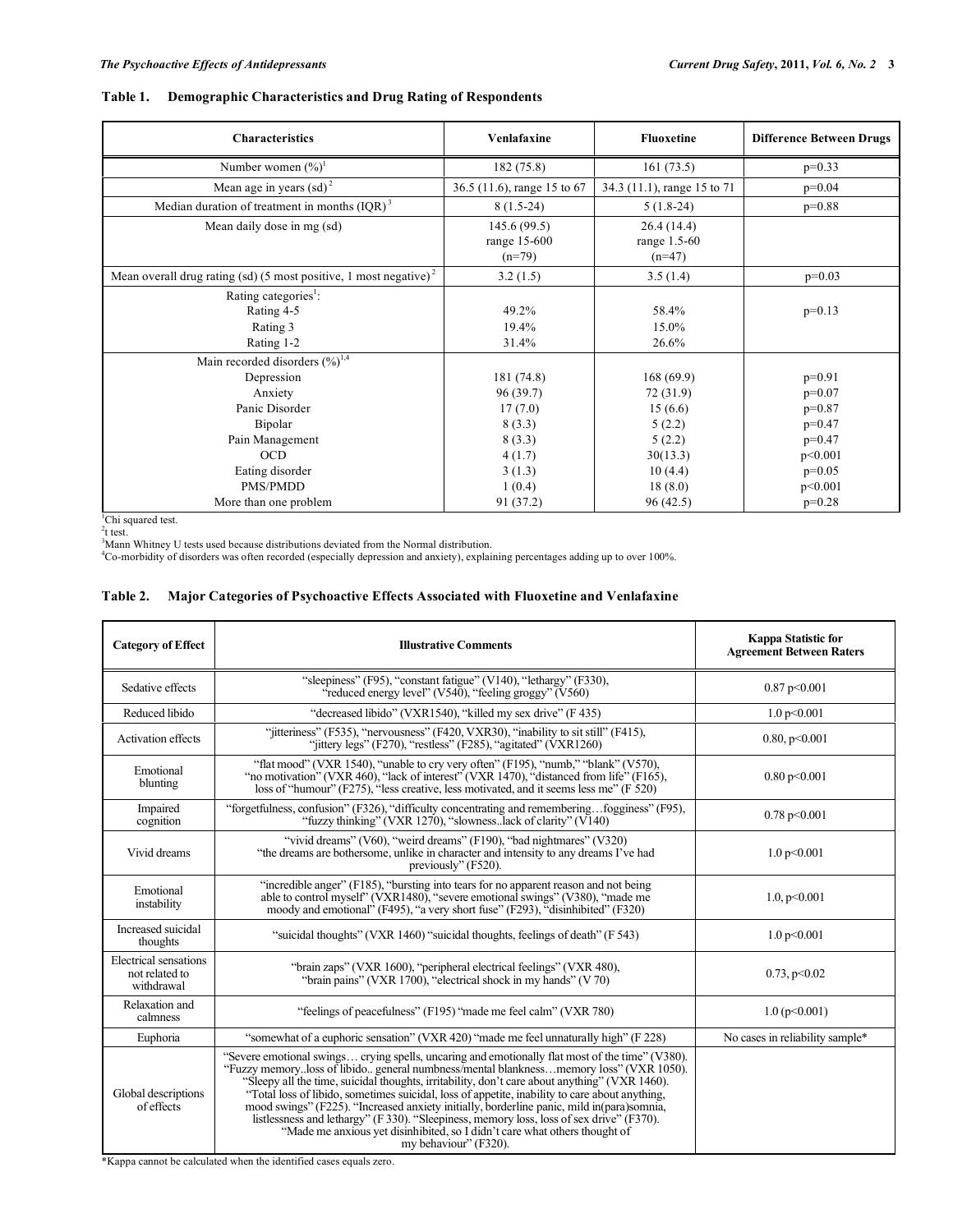|  |  | Table 3. Frequency of Reporting of Psychoactive Effects and Common Physical Effects |
|--|--|-------------------------------------------------------------------------------------|
|  |  |                                                                                     |

| <b>Category of Effect</b>                                         | Venlafaxine N=242<br>$(\%; \pm 95\%$ Confidence Interval) | <b>Fluoxetine N=226</b><br>$(\%;\pm 95\%$ Confidence Interval) | <b>Chi Squared Test for Difference</b><br><b>Between Drugs</b><br>(One Degree of Freedom) |
|-------------------------------------------------------------------|-----------------------------------------------------------|----------------------------------------------------------------|-------------------------------------------------------------------------------------------|
| <b>Psychoactive Effects</b>                                       |                                                           |                                                                |                                                                                           |
| Sedative effects                                                  | $67(27.7; \pm 5.6)$                                       | 56 $(24.8; \pm 5.6)$                                           | $p=0.48$                                                                                  |
| Reduced libido                                                    | 57 $(23.6; \pm 5.4)$                                      | 38 $(16.8; \pm 4.9)$                                           | $p=0.07$                                                                                  |
| <b>Activation</b> effects                                         | $50(20.7; \pm 5.1)$                                       | $64(28.3; \pm 5.9)$                                            | $p=0.05$                                                                                  |
| <b>Emotional blunting</b>                                         | 47 $(19.4; \pm 5.0)$                                      | $39(17.3; \pm 4.9)$                                            | $p=0.55$                                                                                  |
| Impaired cognition                                                | 46 $(19.0; \pm 4.9)$                                      | $29(12.8; \pm 4.4)$                                            | $p=0.07$                                                                                  |
| Vivid dreams                                                      | 43 $(17.8; \pm 4.8)$                                      | 11 $(4.9; \pm 2.8)$                                            | p<0.001                                                                                   |
| Emotional instability                                             | $30(12.4; \pm 4.2)$                                       | 40 $(17.8; \pm 5.0)$                                           | $p=0.10$                                                                                  |
| Increased suicidality                                             | $13(5.4; \pm 2.8)$                                        | $8(3.5; \pm 2.4)$                                              | $p=0.34$                                                                                  |
| "Brain zaps" not related to withdrawal                            | $12(5.0; \pm 2.7)$                                        | 0(0)                                                           | p<0.001                                                                                   |
| Relaxation and calmness                                           | $5(2.1; \pm 1.8)$                                         | $2(0.9; \pm 1.2)$                                              | $p=0.30$                                                                                  |
| Euphoria                                                          | $1(0.4; \pm 0.8)$                                         | $4(1.8; \pm 1.7)$                                              | $p=0.15$                                                                                  |
| Physical Effects Reported by >10% of Respondents (on Either Drug) |                                                           |                                                                |                                                                                           |
| Sweating                                                          | 53 $(21.9; \pm 5.2)$                                      | $17(7.5; \pm 3.4)$                                             | p<0.001                                                                                   |
| Weight Gain                                                       | $45(18.6; \pm 4.9)$                                       | $22(9.7; \pm 3.9)$                                             | $p=0.006$                                                                                 |
| <b>Increased Headaches</b>                                        | 34 $(14.0; \pm 4.4)$                                      | 23 $(10.2; \pm 3.9)$                                           | $p=0.20$                                                                                  |
| <b>Dizziness</b>                                                  | $32(13.2; \pm 4.3)$                                       | $7(3.1; \pm 2.3)$                                              | p<0.001                                                                                   |
| Nausea                                                            | $28(11.6; \pm 4.0)$                                       | $16(7.1; \pm 3.3)$                                             | $p=0.09$                                                                                  |
| Delayed orgasm                                                    | 26(10.7; 3.9)                                             | 21 $(9.3; \pm 3.8)$                                            | $p=0.60$                                                                                  |
| Dry mouth                                                         | $25(10.3; \pm 3.8)$                                       | $16(7.1; \pm 3.3)$                                             | $p=0.21$                                                                                  |
| Decreased Appetite                                                | $25(10.3; \pm 3.8)$                                       | $12(5.3; \pm 2.9)$                                             | $p=0.04$                                                                                  |
| <b>Involuntary Movements</b>                                      | $23(9.5; \pm 3.7)$                                        | $26(11.5; \pm 4.2)$                                            | $p=0.48$                                                                                  |

difference was not statistically significant ( $t=1.79$ , (185.7), p=0.08). Reports of impaired cognition were also relatively common. Euphoria and "calmness and relaxation" were not commonly reported and confidence intervals overlapped or were close to including zero.

 Two types of emotional effect were distinguishable. Seventeen percent of comments on venlafaxine and 19% on fluoxetine described feelings we have classified as "emotional blunting". Twelve per cent of comments on venlafaxine and 18% on fluoxetine attributed signs of "emotional instability" to taking the drugs, including new or increased anxiety, depression or mood swings, irritability, anger, aggression and disinhibition or loss of control. Increased suicidal thoughts were attributed to the antidepressant drug in 5.4% of comments on venlafaxine and 3.5% on fluoxetine.

 Compared with users of fluoxetine, users of venlafaxine more frequently reported vivid dreams and the experience of electric shock-like sensations in the head, often referred to as "brain zaps" (Table **3**). These feelings are more commonly associated with drug withdrawal, but were also explicitly reported during normal drug use in the current data, suggesting that rapid drug metabolism in some users may engender withdrawal effects between doses. Impaired

cognition and reduced libido were also more common among those taking venlafaxine and activation effects were more common among people taking fluoxetine, although these differences were not statistically significant. Among physical effects, sweating, weight gain, dizziness and decreased appetite were more commonly reported by users of venlafaxine.

 Exploratory logistic regression, including all variables listed in Table **4**, revealed that emotional blunting was independently associated with cognitive impairment, reduced libido and suicidal ideation. Emotional instability was independently associated with activating effects, suicidal ideation and more weakly with age (mean age of those experiencing emotional instability was 32.2, s.d. 11.8, compared with 36.1, s.d. 11.2 for those who did not). Suicidal ideation was independently predicted by both types of emotional effect, but age and other psychoactive effects were not associated.

 Global descriptions of the experience of taking the antidepressants, provided in the examples in Table **2**, help to illustrate the relation between different psychoactive effects. In particular, they demonstrate how feelings of emotional blunting or indifference could coexist with arousal effects, emotional instability and suicidal thoughts.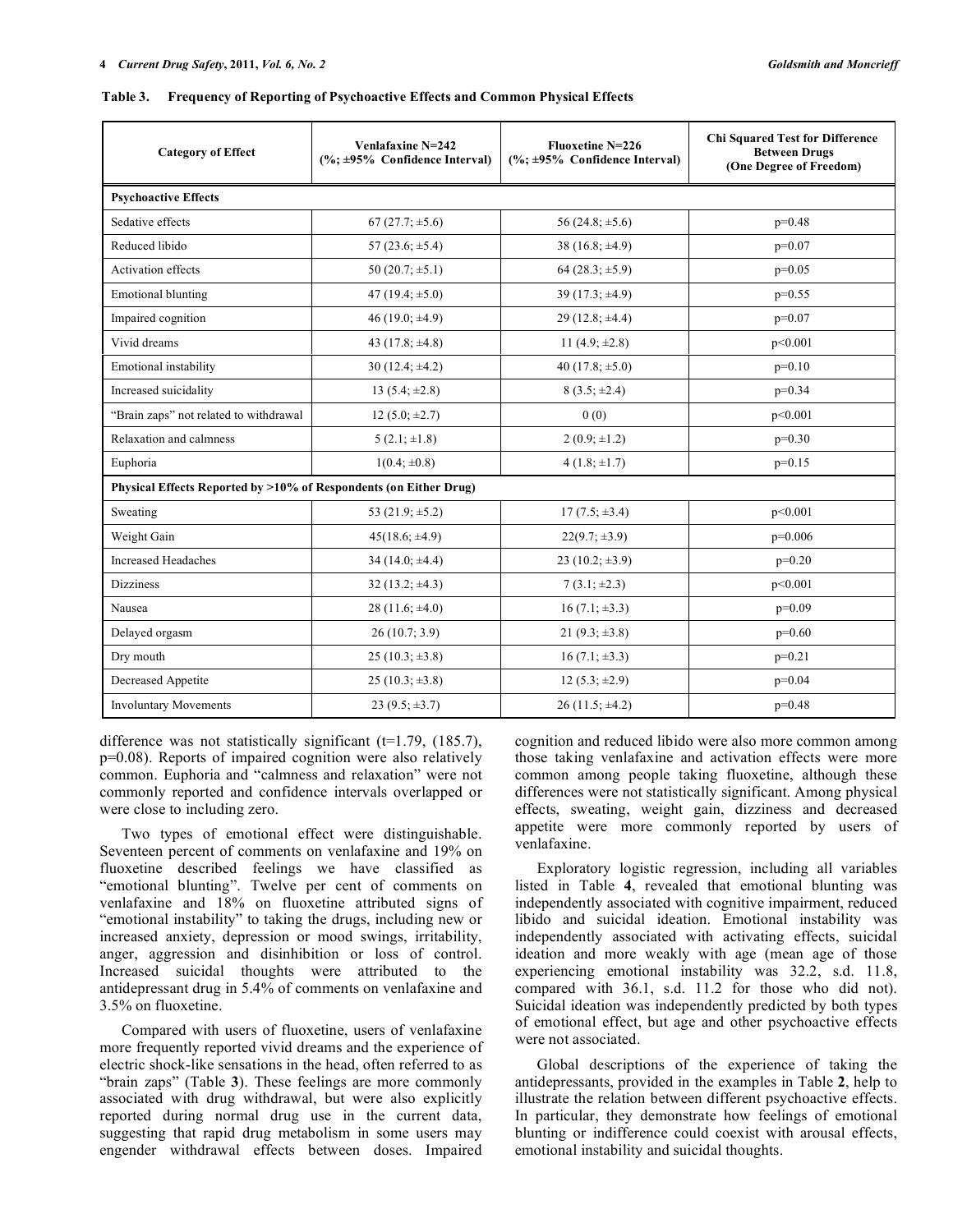| Table 4. |  | <b>Logistic Regression Analysis of Association Between Effects</b> |  |
|----------|--|--------------------------------------------------------------------|--|
|----------|--|--------------------------------------------------------------------|--|

|                           | <b>Emotional Blunting</b> | <b>Emotional Instability</b> | <b>Suicidal Ideation</b> |
|---------------------------|---------------------------|------------------------------|--------------------------|
| Age                       | $p=0.16$                  | $p=0.04$                     | $p=0.64$                 |
| Cognitive impairment      | $p = 0.001$               | $p=0.10$                     | $p=0.95$                 |
| Reduced libido            | $p=0.003$                 | $P=0.26$                     | $p=0.54$                 |
| <b>Activation Effects</b> | $p=0.06$                  | p<0.001                      | $p=0.24$                 |
| Sedative effects          | $p=0.15$                  | $P=0.07$                     | $p=0.16$                 |
| Emotional blunting        |                           | $p=0.92$                     | $p=0.003$                |
| Emotional instability     | $p=0.91$                  |                              | p<0.001                  |

#### **DISCUSSION**

#### **Limitations**

 Data from patient-centred websites suffers from the problem that patients may attribute effects to medication that arise from other sources, such as the underlying psychiatric problem. Effects with a physical component, like sedation and agitation, as well as various outright physical effects, can be credibly attributed to drug ingestion but cognitive and emotional effects are more difficult to ascribe to a drug with certainty in the absence of a placebo group. However, the mental effects described on the askapatient.com website were consistent with each other, and with the limited data reported from other sources (see below). There is also no check for the truth of responses or the authenticity of respondents on askapatient.com. Many of these problems, however, apply to naturalistic prevalence surveys, and standard adverse event reporting systems are also unreliable, and are unlikely to detect less serious but unpleasant druginduced reactions [9]. The lack of detailed descriptions of psychoactive effects from placebo controlled trials, or from volunteer studies, which are uncontaminated by symptoms of underlying mental health problems, makes the current data, with its large number of spontaneous and open-ended responses, an important source of information about the range of psychoactive effects induced by two modern antidepressants.

 It is also difficult to assess the characteristics and motivation of people who post comments on medication websites and there is a concern that they may have unusually negative experiences of drug treatment. It is also difficult to assess how representative they are of all medication users. However, only a minority of the responses analysed described a negative experience of antidepressant medication (Ratings 1 and 2, Table **1**) and the frequency with which common adverse effects were mentioned in this sample was lower than that detected in formal prevalence studies [2,14]. The mean duration of treatment was also longer than would be expected, which suggests that this sample was not skewed towards the most dissatisfied medication users, who would be expected to stop treatment within a short time. Therefore, we could see no particular indication that respondents in our current sample might be more disgruntled than other antidepressant users.

 In any case, since the current study was not a prevalence study, but aimed instead, like volunteer studies, to identify

the range of drug-induced mental effects, the generalisability of the sample is not crucial. Moreover, recent data from the United States suggest that the clinical characteristics of antidepressant users in general are unclear, with only a minority reporting a diagnosable mental illness, for example. Moreover, only about a third had been seen by a mental health professional, and 38% were prescribed at least one other sort of psychotropic drug, most frequently anxiolytics [15]. Therefore the current data may be more representative of the experience of all antidepressant users than data from more homogenous groups, such as those that enter clinical drug trials.

 The current sample had the expected excess of women over men, but users were younger than other samples [15], which would be expected from data taken from an internet site. Unfortunately, dose was infrequently recorded, but average recorded doses were within recommended therapeutic limits.

 An important limitation of the current study was that we could not assess the prevalence of drug-induced effects, since the website offered only a free text format, and contained no prompt to ask respondents whether they had experienced particular adverse effects. Although some respondents appeared to list all effects they had experienced, others only mentioned one or two, without indicating whether they had experienced others.

#### **Overview of Findings**

 The psychoactive effects identified in the current data can be classified into two broad types of effect: sedation, cognitive impairment, reduced libido and general emotional blunting and activation effects and emotional instability. Suicidal thoughts were most strongly related to emotional instability, but they were also associated with emotional blunting. There were no differences between fluoxetine and venlafaxine in terms of the frequency of reporting of these principal psychoactive effects, but others (vivid dreams and "brain zaps"), and some physical effects, were more commonly reported by users of venlafaxine.

 The psychoactive effects described are consistent with other research with patients and volunteers. Sedative effects were reported by half of SSRI users surveyed recently [2], and volunteer studies confirm that SSRIs and venlafaxine produce cognitive impairment, but to a lesser degree than other sedative psychotropic drugs such as tricyclic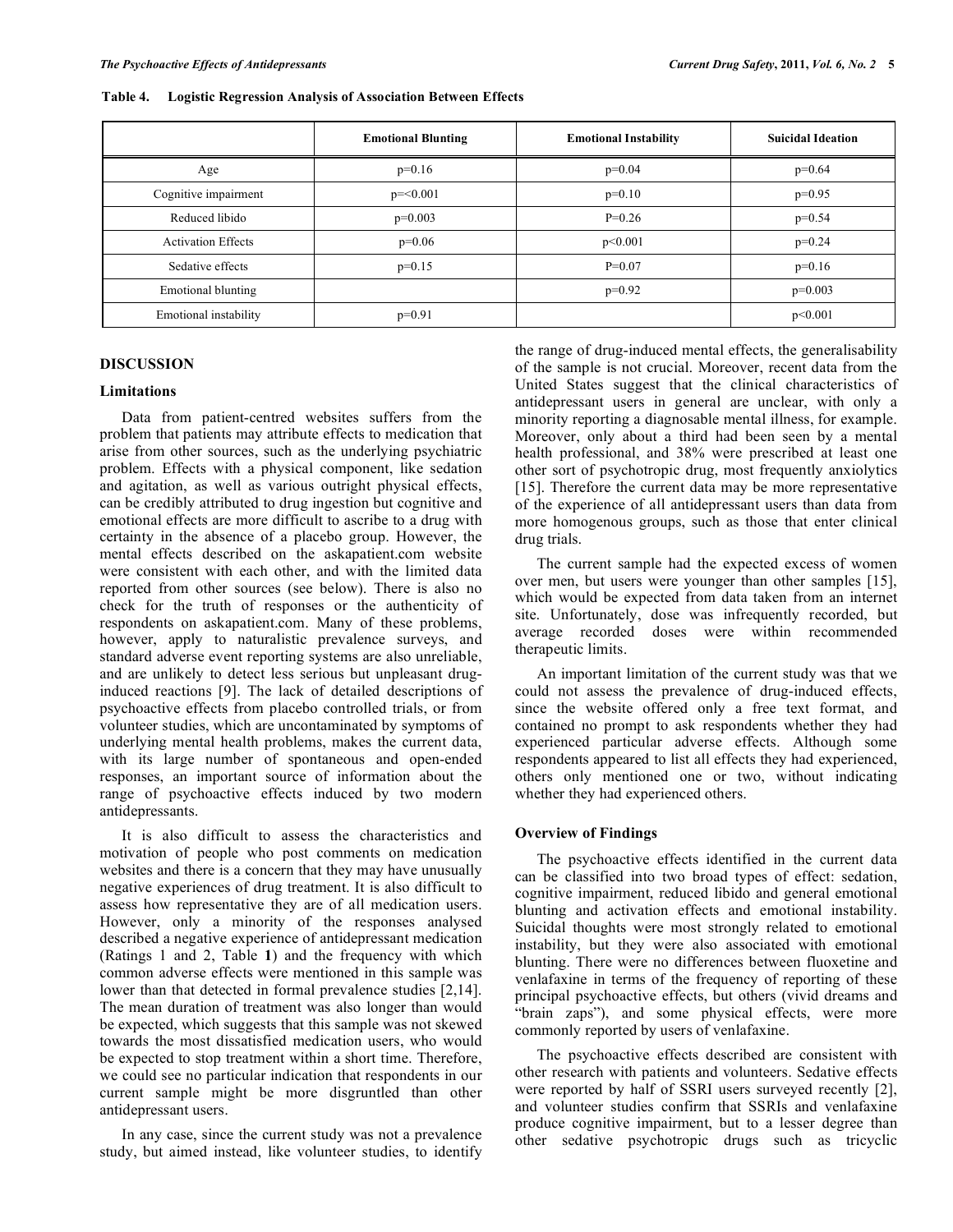antidepressants and benzodiazepines [16]. Emotional blunting effects of antidepressants have received little attention, but recent qualitative research provides similar descriptions of their nature [4]. In contrast, sexual side effects of SSRIs are well documented, including reduced libido [14,17]. The current study suggests that reduced libido is not an isolated effect, but is related to general emotional blunting.

 The current study confirmed the presence of "activation" effects in people taking fluoxetine or venlafaxine. Unlike stimulants, these arousal-type effects were not associated with euphoria. In the current analysis "activating" effects were restricted to effects with a physical component, such as restlessness and signs of hyper-arousal, and these effects were associated with the clearly physical effect of involuntary movements. The current data suggests therefore that the drug-induced activating effects of these two antidepressants has a physical basis. Feelings of emotional instability were also strongly associated with activating effects. They are often coded as "activating effects" in clinical trials [13], but may also be recorded as naturally occurring mania or hypomania. However, we felt that it was worth distinguishing the emotional component from the arousal (activating) component of the effects of SSRIs and venlafaxine, since the emotional component has not been well described to date. The category of emotional instability included increased depression, mood swings, anger and aggression attributed to the drugs, and it was associated with increased suicidal ideation and younger age.

 Other authors have described the dysphoric arousal state produced by SSRIs as "akathisia" and suggested that suicidal and violent impulses may occur as part of this effect [6,8,18]. The current research strengthens the hypothesis that there is an emotional component to the activating effects produced by SSRIs and related drugs, that may explain their possible and still controversial link to occasional suicidal and violent ideation and behaviour. Comments made in this data and previous research [4] suggest that emotional blunting may also be linked to suicidal ideation through reducing normal inhibitions.

 The psychoactive effects described are also important since they may impact on the symptoms of depression and other psychiatric disorders. Emotional blunting and cognitive effects may reduce the focus on depressed feelings or negative experiences, for example, and may also explain volunteer studies that suggest that antidepressants reduce the recognition of some negative emotional facial expressions [19]. The effects reported may also lead to the breaking of the blind in double blind trials, thereby possibly enhancing the placebo effects experienced by people in the active drug group. The data may therefore support the idea that antidepressants work through a "drug-centred" mechanism, by producing an altered mental state which impacts on depressive rating scales [20]. Elsewhere one of the authors has argued that this "drug-centred" explanation for the action of psychiatric drugs, including antidepressants, provides an alternative to the notion that they work in a "disease-centred" or disease-specific way by reversing underlying pathology [21].

 Both type of emotional effect reported in this study were generally experienced as unpleasant and other research has found that these effects have an important influence on patient adherence [1]. Further research is needed to confirm these effects, to clarify how they impact on people with depression and other diagnoses, and to identify the mechanisms which underlie the emotional and other psychoactive effects of these drugs. In the meantime, however, patients may want to be warned that antidepressants may induce altered emotions in some users, and prescribers should also be more aware of the mental effects of antidepressants.

# **CONCLUSION**

 The current data found that users of two antidepressants, fluoxetine and venlafxaine reported a range of psychoactive effects, the most common being sedative-type effects, subjectively impaired cognition, activation effects, reduced libido and both emotional blunting and emotional instability. Rarely users reported increased suicidal ideation and it was associated with both sorts of emotional effect. The psychoactive effects of antidepressants deserve further attention, both because of the direct morbidity they involve, and because of how they may impact on the symptoms of mental disorder. Improved understanding of these effects may help to clarify the mode of action of antidepressants and will help to make prescribing more rational and effective.

## **ABBREVIATIONS**

| SSRI | $=$ | Selective serotonin reuptake inhibitor |
|------|-----|----------------------------------------|
| IOR  | $=$ | Inter-quartile range                   |

# **CONFLICT OF INTEREST STATEMENT**

 Neither author has any financial interests that are likely to be affected by the publication of this article.

#### **ACKNOWLEDGEMENTS**

 The authors would like to thank the Wellcome Trust which funded LGs work on this project through an undergraduate student bursary. We are also grateful to David Cohen and David Healy for their advice on the manuscript.

## **REFERENCES**

- [1] Bolling MY, Kohlenberg RJ. Reasons for quitting serotonin reuptake inhibitor therapy: paradoxical psychological side effects and patient satisfaction. Psychother Psychosom 2004; 73(6): 380-5.
- [2] Cascade E, Kalali AH, Kennedy SH. Real-world data on SSRI antidepressant side effects. Psychiatry (Edgmont) 2009; 6(2): 16-8.
- [3] Safer DJ, Zito JM. Treatment-emergent adverse events from selective serotonin reuptake inhibitors by age group: children versus adolescents. J Child Adolesc Psychopharmacol 2006; 16(1- 2): 159-69.
- [4] Price J, Cole V, Goodwin GM. Emotional side-effects of selective serotonin reuptake inhibitors: qualitative study. Br J Psychiatry 2009; 195(3): 211-7.
- [5] Barnhart WJ, Makela EH, Latocha MJ. SSRI-induced apathy syndrome: a clinical review. J Psychiatr Pract 2004; 10(3): 196-9.
- [6] Healy D. Lines of evidence on the risks of suicide with selective serotonin reuptake inhibitors. Psychother Psychosom 2003; 72(2): 71-9.
- [7] Balon R. Selective serotonin reuptake inhibitors and suicide: is the evidence, as with beauty, in the eye of the beholder? Psychother Psychosom 2003; 72(6): 293-9.